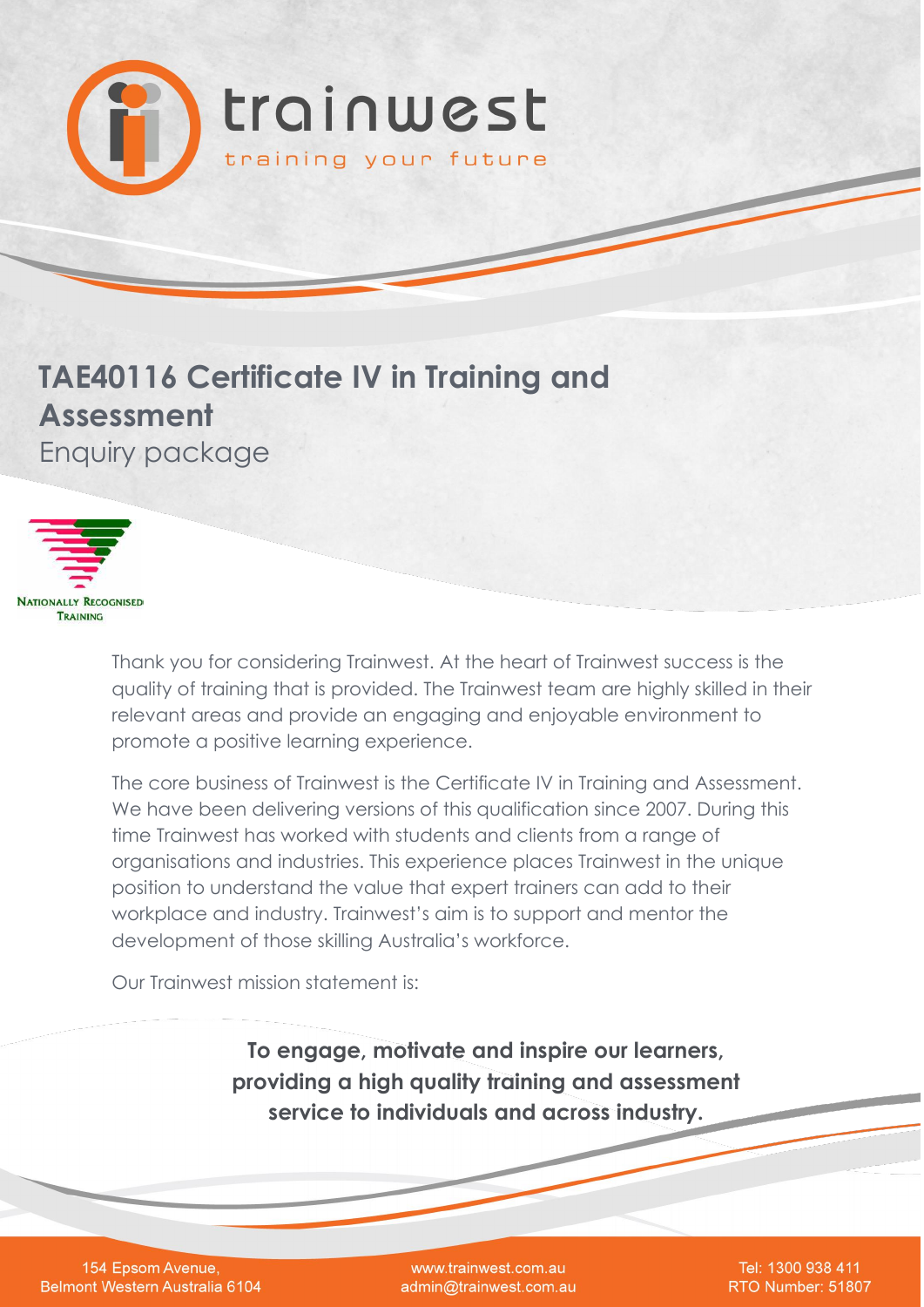# **TAE40116 Certificate IV** in Training and Assessment

**OVERVIEW:** This qualification reflects the roles of individuals delivering training and assessment services in the vocational education and training (VET) sector. This qualification (or the skill sets derived from units of competency within it) is also suitable preparation for those engaged in the delivery of training and assessment of competence in a workplace context, as a component of a structured VET program.

Achievement of this qualification by trainers is a requirement of the Standards for Registered Training Organisations (RTOs) 2015.

**RECOMMENDED FOR:** Job roles and titles vary across different industry sectors. Possible job titles relevant to this qualification include:

- **X** Enterprise trainer and/or assessor
- Registered Training Organisation (RTO) trainer and/or assessor
- **X** Training adviser or training needs analyst
- Vocational Education teacher.

**ENTRY REQUIREMENTS:** Those entering this program must be able to demonstrate vocational competency in their proposed teaching and assessing area. Vocational competency is defined as broad industry knowledge and experience, and may include, but is not limited to, holding a relevant unit of competency or qualification.

Trainwest will assist you to identify your eligibility for enrolment into this course. The following documents must be read, completed and provided to accompany your enrolment:

- **X** Enrolment Form
- **A** Pre-existing skills and knowledge checklist (including informational videos)
- **X** Frequently Asked Questions
- **X** Trainwest Student Information Handbook
- **X** Copies of qualifications and transcripts you have previously attained



154 Epsom Avenue, **Belmont Western Australia 6104**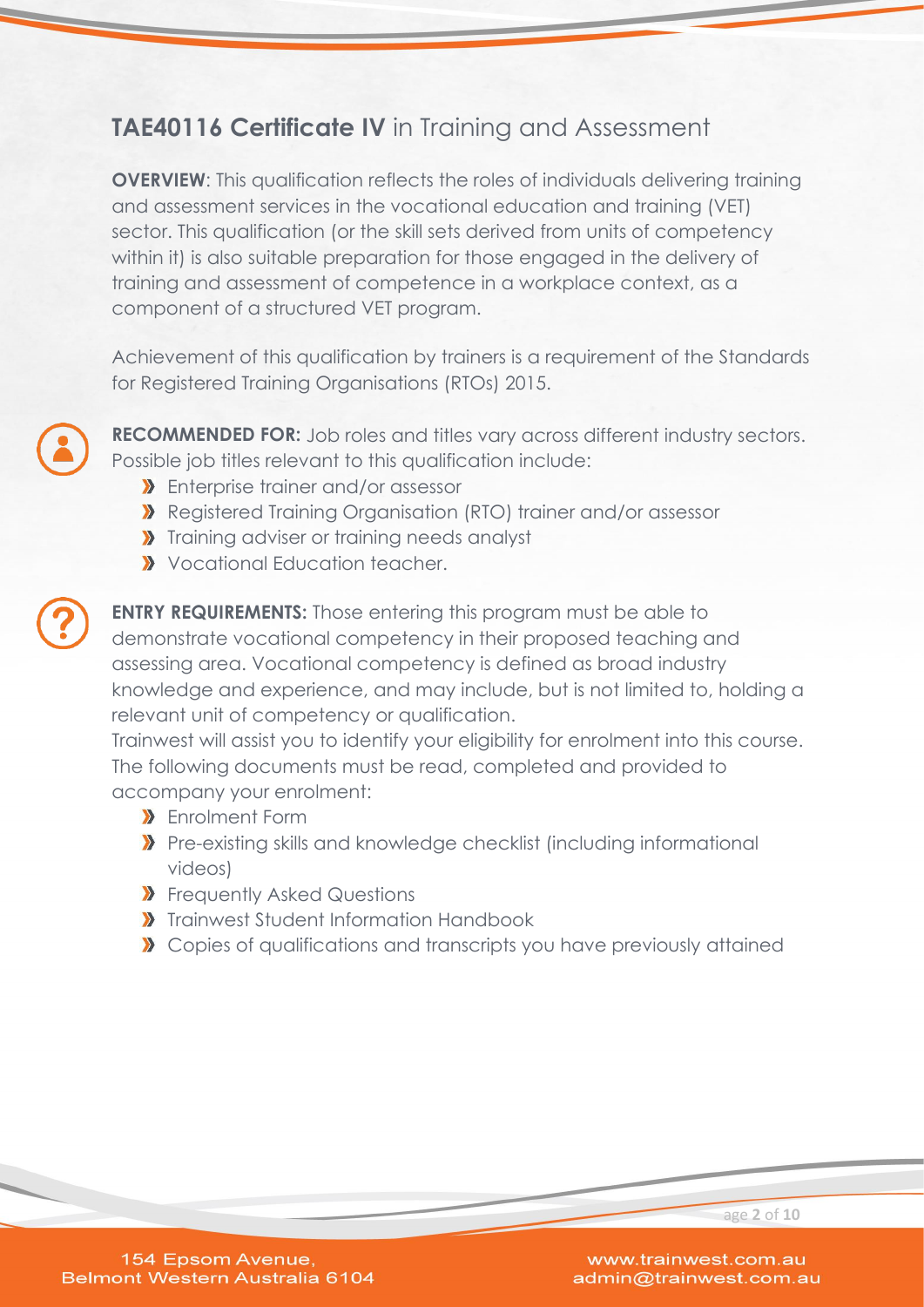

**DELIVERY STRUCTURE:** Face to face training for the TAE40116 Certificate IV in Training and Assessment is delivered over thirteen days. The training is delivered in two clusters:

- 1. Training
- 2. Assessing

Each Cluster is required to be completed in order however attendance can be split over numerous courses. Trainwest recommends that you undertake the face to face component of the program over 6-12 months.

#### **Cluster One – Training**

| <b>UNIT CODE</b> | <b>DESCRIPTION</b>                                                   | <b>DURATION</b> |
|------------------|----------------------------------------------------------------------|-----------------|
| BSBCMM411        | Make presentations                                                   |                 |
| TAEDEL401        | Plan, organise and deliver group-based learning                      |                 |
| TAEDEL402        | Use training packages and accredited courses to<br>meet client needs |                 |
| TAELLN411        | Address adult language, literacy and numeracy<br>skills              | 5 days          |
| TAEDES401        | Design and develop learning programs                                 |                 |
| TAEDES402        | Plan, organise and facilitate learning in the<br>workplace           |                 |

### **Cluster Two – Assessing**

| <b>UNIT CODE</b> | <b>DESCRIPTION</b>                       | <b>DURATION</b> |
|------------------|------------------------------------------|-----------------|
| TAEASS401        | Plan assessment activities and processes |                 |
| TAEASS402        | Assess competence                        | 8 days          |
| TAEASS403        | Participate in validation                |                 |
| TAEASS502        | Design and develop assessment tools      |                 |

age **3** of **10**

154 Epsom Avenue, **Belmont Western Australia 6104**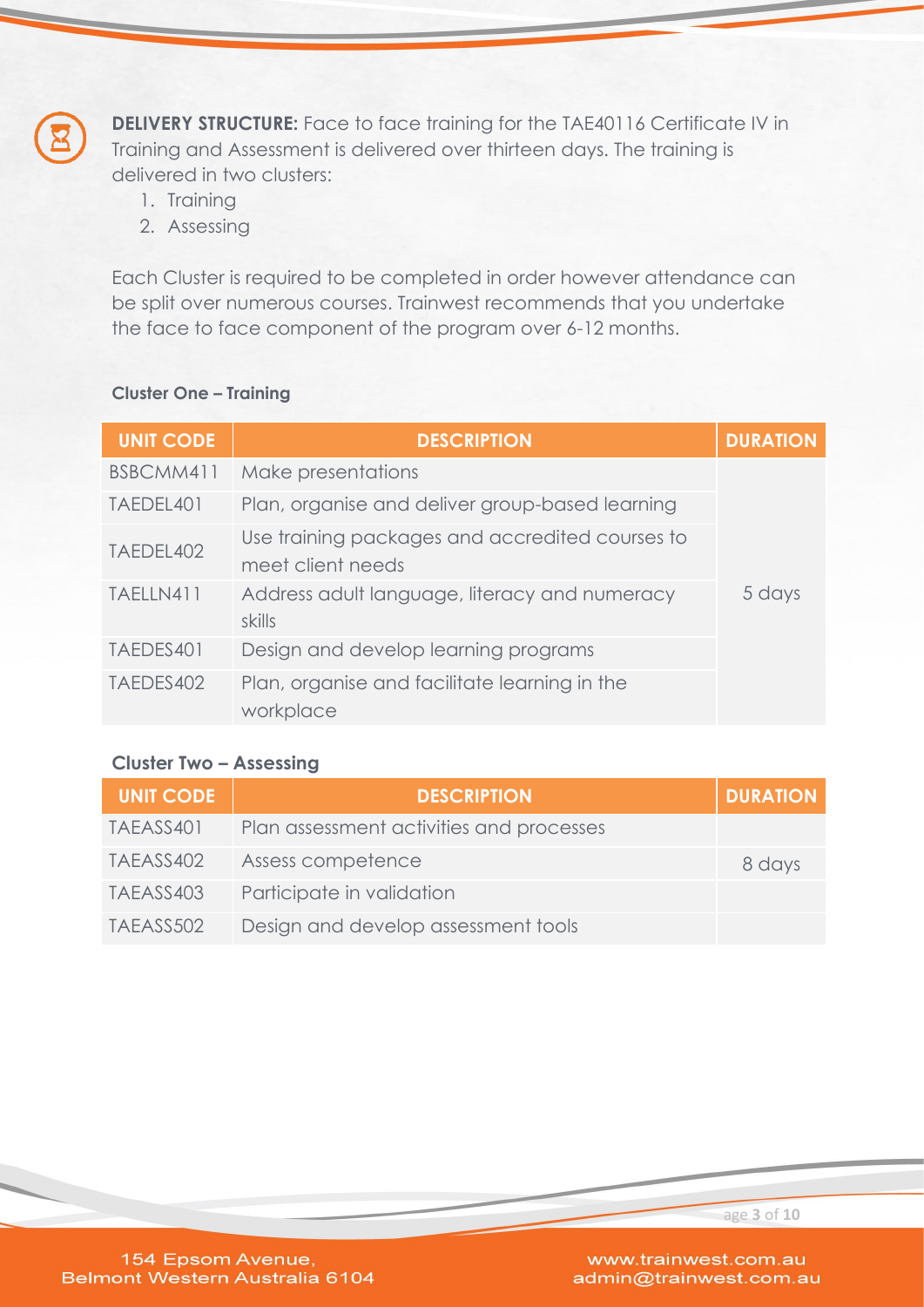#### **Cluster One - Group Delivery**

Students will gain the skills and knowledge to:

- **X** Understand how adults learn, identifying learner characteristics, working with inclusivity and diversity
- **X** Exploring group dynamics in the learning environment
- **>>** Plan, organise and deliver training for individuals within a group
- **Prepare, deliver and review a presentation to a target audience**
- **>>** Plan, organise and facilitate learning for individuals in a workplace, using real work activities as the basis for learning
- **If** Identify language, literacy and numeracy (LLN) skill requirements of training and the work environment, and to use resources and strategies that meet the needs of the learner group
- **X** Conceptualise, design, develop and review learning programs to meet an identified need for a group of learners
- If Identify the parameters of a learning program, determine its design, outline the content, and review its effectiveness
- Use training packages and accredited courses as tools to support industry, organisation, and individual competency development needs

#### **Cluster Two - Assessing Process**

Students will gain the skills and knowledge to:

- **>>** Plan the assessment process, including recognition of prior learning (RPL), in a competency-based assessment system
- **A** Planning activities and processes, individuals are required to identify the components of assessment tools, analyse and interpret assessment tools, and develop assessment instruments (also known as assessment tasks)
- **Design and to develop assessment tools used to guide the collection of** quality evidence, including their application in formative, summative and recognition of prior learning (RPL) assessment
- Scather quality evidence to assess the competence of a candidate using compliant assessment tools
- **>>** Participate in an assessment validation process

**In-house training** This qualification can be customised to suit your organisation and delivered in a flexible format to suit your workplace requirements. Contact Trainwest for more information.

age **4** of **10**

154 Epsom Avenue, **Belmont Western Australia 6104**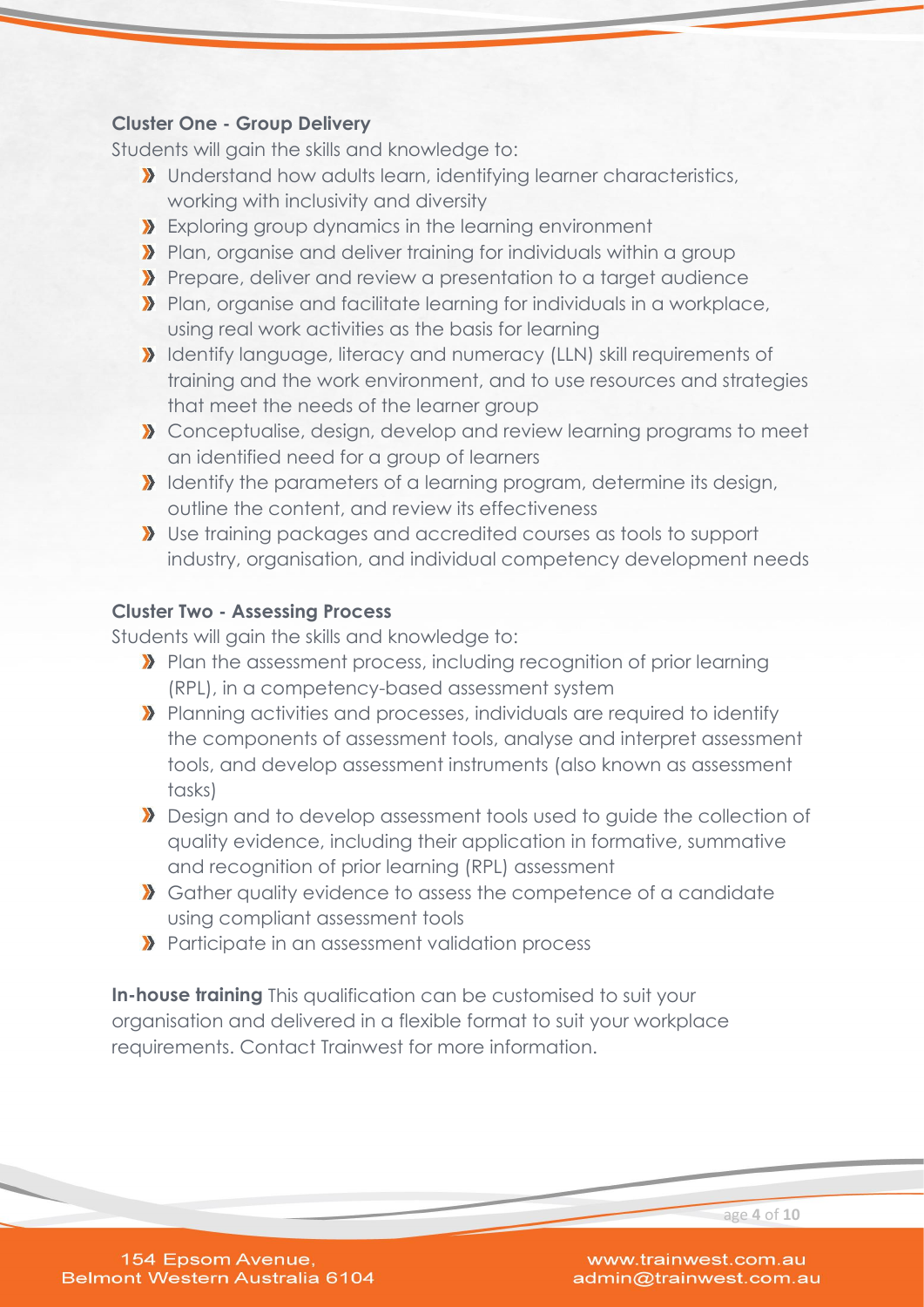**Video conferencing** Students may have the option of attending the face to face course or part of via video conferencing technology in the form of Microsoft Teams. Students require a computer with access to the internet. For more information on this option and availability, please speak with the Trainwest Student Support team.

# **ASSESSMENT REQUIREMENTS**

The TAE40116 Certificate IV in Training and Assessment is competency based. You will have assessments to complete externally to the classroom which will provide evidence that you have understood the training and applied it to the workplace.

This requirement means that it is not possible to complete all of the assessment requirements during the face to face training.

#### **ASSESSMENT METHODS**

Students are required to complete assessment tasks for each module which typically include:

- Answers to knowledge-based questions and questions demonstrating student's application of the required knowledge
- Video and audio evidence of practical demonstrations
- **X** Completion of workplace projects
- **X** Third party reports from Qualified Assessors in your workplace

### **ASSESSMENT TIMEFRAMES**

Students have up to 24 months to submit their assessments. Please be aware this is a maximum time frame and is greatly dependant on your current job role and pre-existing skills and abilities. You can submit your assessments at any time after attending the face to face component. The actual time for completion varies between students.

### **REQUIRED RESOURCES**

- **X** Trainwest will provide a full set of learning and assessment materials to learners for all units of competency. Trainers will utilise detailed lesson plans and customised Power Point presentations.
- **X** Please bring a laptop that enables you to access the internet via Wi-Fi is essential. Please note that Microsoft Office Suite is required to be installed. Your laptop will also require a USB port.
- **>>** Please bring a notebook, pen, highlighter and a folder to place your evidence in

age **5** of **10**

154 Epsom Avenue, **Belmont Western Australia 6104**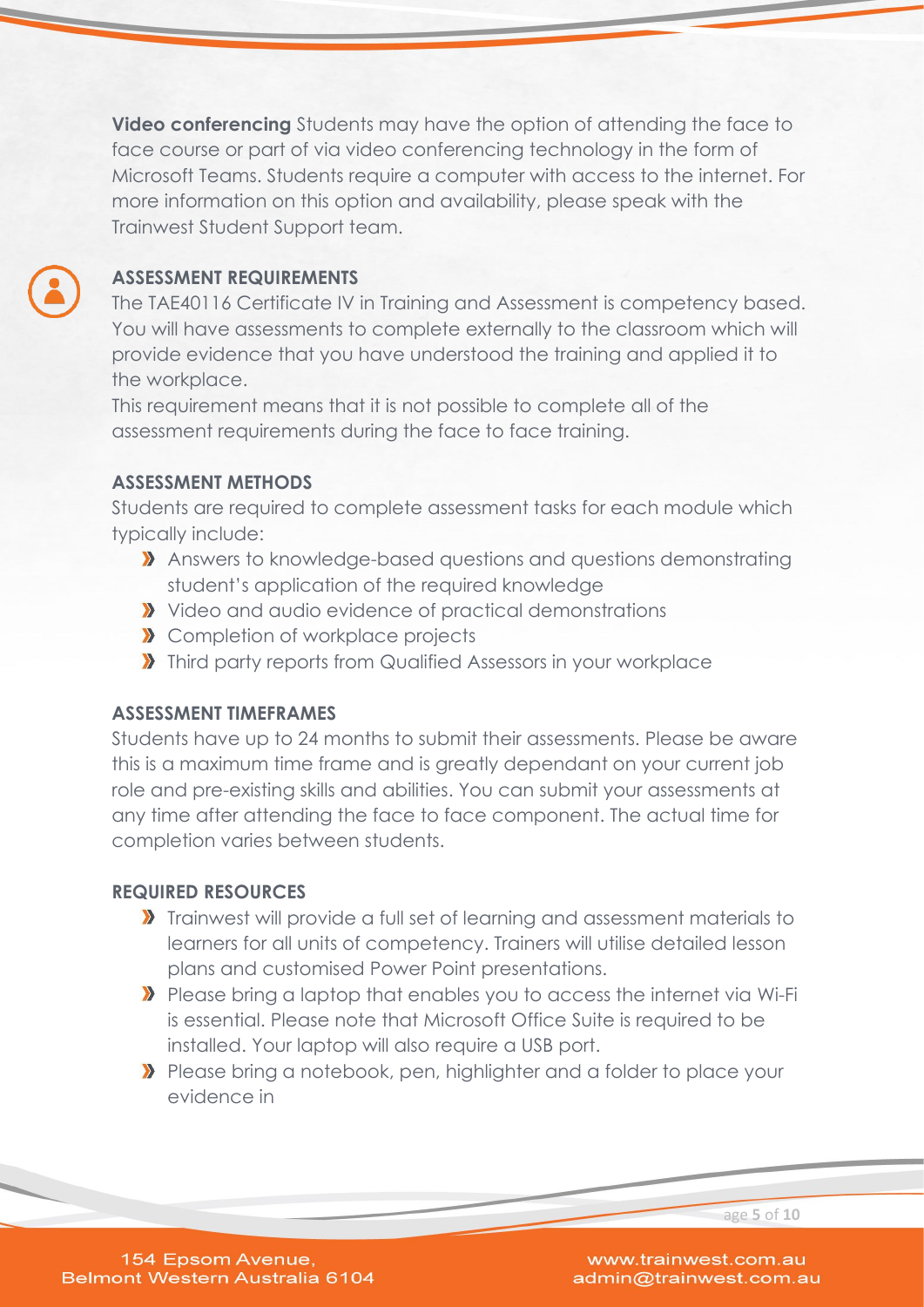We strongly recommend that you familiarise yourself with the YouTube videos provided in the Pre-existing Skills and Knowledge Checklist document prior to attending the course.

Assessment is to be completed after the face to face training. The volume of learning of a Certificate IV qualification is typically six months to two years.

### **SUPPORT PROVIDED**

Trainwest provides ongoing support to students throughout the duration of the program via email and telephone. We also offer post course support workshops at no additional charge which will provide students with the opportunity to have time away from the workplace to work on assessments with support from the Trainwest Trainer and Assessor.

Each student has access to 30 minutes one on one coaching free of charge. Additional one on one coaching is available at an hourly rate for those who need it.

#### **RECOGNITION OF PRIOR LEARNING**

Recognition of Prior Learning (RPL) is available for this qualification. RPL is an assessment based pathway and is suitable for those who already have the skills and knowledge in one or more of the areas which make up the TAE40116 Certificate IV in Training and Assessment and do not wish to undergo further training.

For those considering RPL please speak with the Trainwest Student Support team. The Student Support Team will make an initial assessment of suitability and discuss the RPL process before sending an application kit.



#### **NATIONAL RECOGNITION**

Trainwest recognises qualifications and statements of attainment issued by other Registered Training Organisations and under the Australian Qualifications Framework. If you have previously completed any nationally accredited training, please include your certificates and transcripts with your enrolment application for credit review.

**CERTIFICATION:** Upon successful completion participants will receive the TAE40116 Certificate IV in Training and Assessment. Upon completion of individual units of competency, participants will receive a Statement of Attainment which is a progression towards the TAE40116 Certificate IV in Training and Assessment. This is a nationally recognised qualification.

age **6** of **10**

154 Epsom Avenue, **Belmont Western Australia 6104**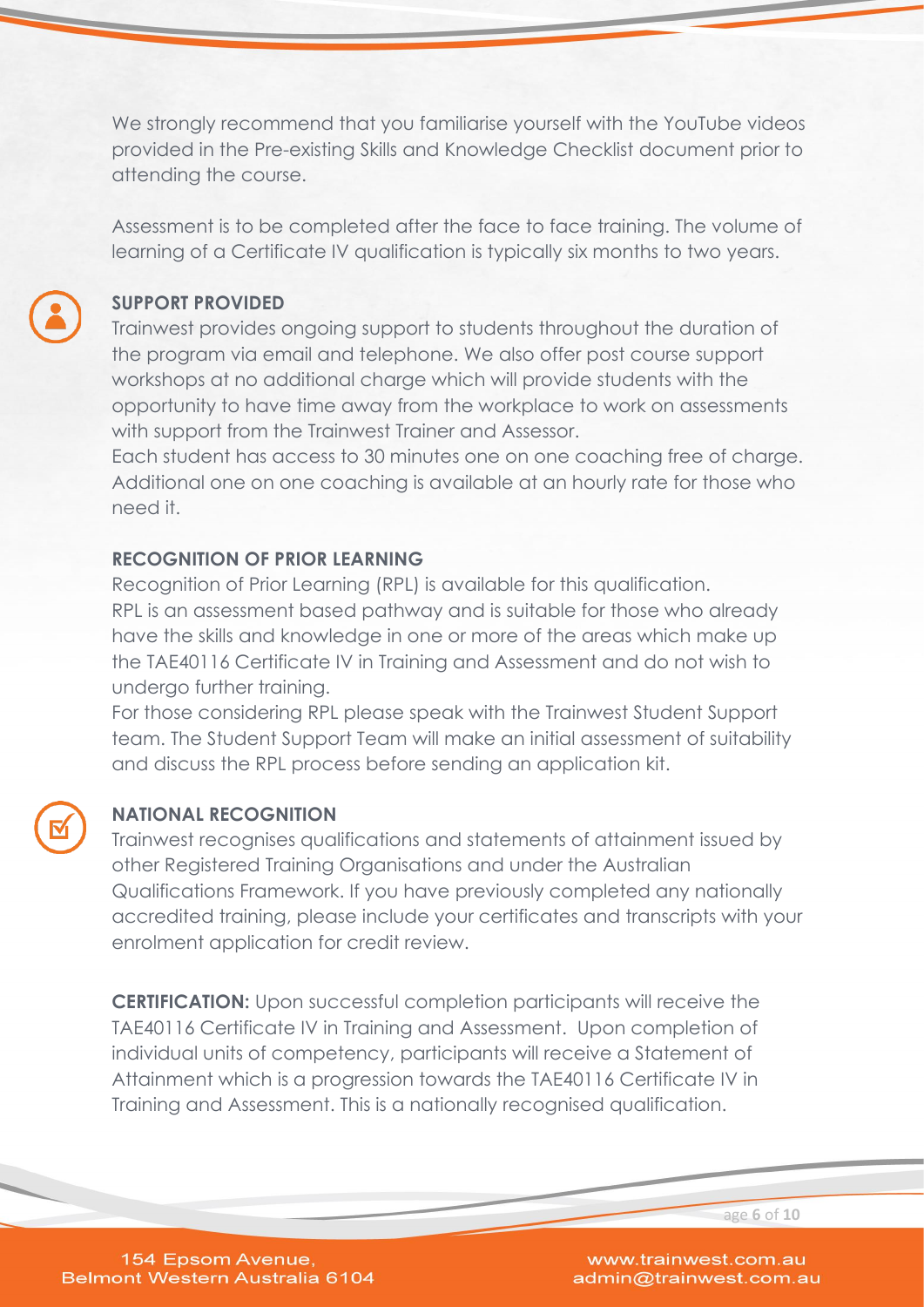

## **INVESTMENT:**

#### **New Trainwest Students**

| <b>Cluster</b> | <b>Module Name</b>            | <b>Duration</b> | Cost          |
|----------------|-------------------------------|-----------------|---------------|
| One            | <b>Group Delivery Cluster</b> | 5 days          | \$1250        |
| Two            | <b>Assessing Cluster</b>      | 8 days          | \$2000        |
|                | <b>TOTAL</b>                  | 13 days         | <b>\$3250</b> |

#### **Returning Trainwest Students**

| <b>Cluster</b> | <b>Module Name</b>         | <b>Duration</b> | Cost   |
|----------------|----------------------------|-----------------|--------|
| ΑIΙ            | TAE40116 Certificate IV in |                 |        |
| Clusters       | Training and Assessment    | 13 days         | \$2995 |

#### **Returning Trainwest Students**

| <b>Delivery Method</b>                   | Cost           |
|------------------------------------------|----------------|
| Recognition of Prior Learning            | \$3000.00      |
| Recognition of Prior Learning – per unit | \$300          |
| Personal coaching                        | \$150 per hour |

## **PAYMENT PLAN**

All clients have access to Trainwest's interest free payment plan, terms and conditions apply. The standard payment amounts are:

- **>>** \$500.00 Payable prior to course commencement
- **>>** \$250.00 Payable on a fortnightly basis

Payments are accepted via direct debit or credit card

Please refer to the Student Information Handbook for more information on Trainwest policies and procedures including fees, charges and refund policy.



154 Epsom Avenue, **Belmont Western Australia 6104**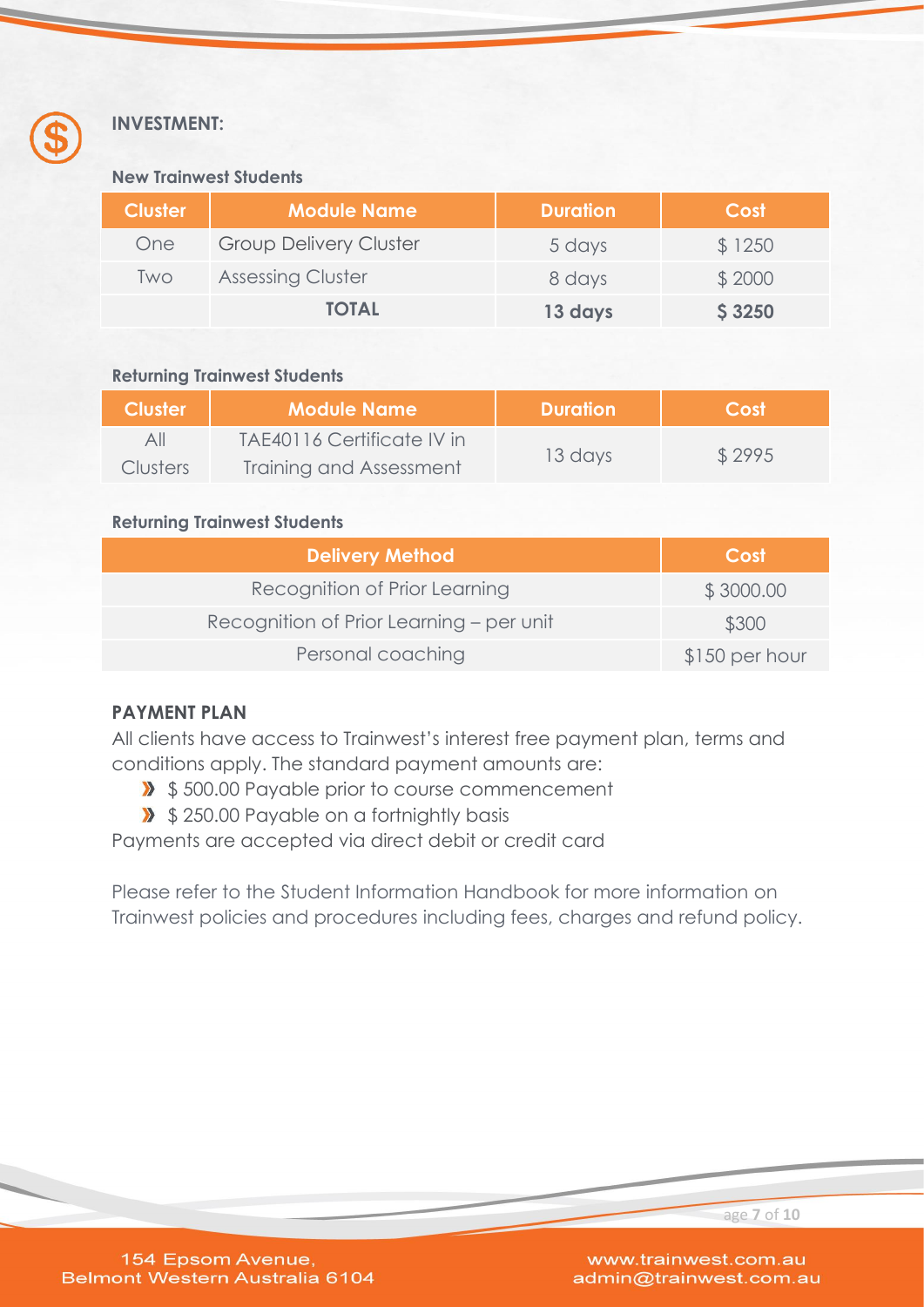|                                                                         | <b>TAE40116 Certificate IV in Training and Assessment Course Calendar</b> |                                     |  |
|-------------------------------------------------------------------------|---------------------------------------------------------------------------|-------------------------------------|--|
| <b>2021 Belmont Course Dates</b>                                        |                                                                           |                                     |  |
|                                                                         |                                                                           |                                     |  |
| <b>Cluster One</b>                                                      | <b>Cluster Two</b>                                                        |                                     |  |
| Days 1 to 5                                                             | Days 6 to 12                                                              | Day13                               |  |
| Wednesday 29 <sup>th</sup> September to Tuesday 5 <sup>th</sup> October | Wednesday 6th to Thursday 14th October                                    | Friday 15 <sup>th</sup> October     |  |
| Monday 18th to Friday 22nd October                                      | Monday 25th to Tuesday 2nd November                                       | Wednesday 3rd November 2021         |  |
| Monday 8 <sup>th</sup> to Friday 12 <sup>th</sup> November              | Monday 15th to Tuesday 23rd November                                      | Wednesday 24 <sup>th</sup> November |  |
| Monday 29th November to Friday 3rd December                             | Monday 6th to Tuesday 14th December                                       | Wednesday 15th December             |  |
| Course dates are subject to change                                      |                                                                           |                                     |  |

LOCATION: All training is delivered at Trainwest Training Centre [154 Epsom Avenue Belmont WA 6104](https://www.google.com.au/maps/place/154+Epsom+Ave,+Belmont+WA+6104/@-31.9433894,115.9378018,17z/data=!3m1!4b1!4m5!3m4!1s0x2a32bbd15842decd:0x73af3c0522e0a1a3!8m2!3d-31.9433894!4d115.9399905)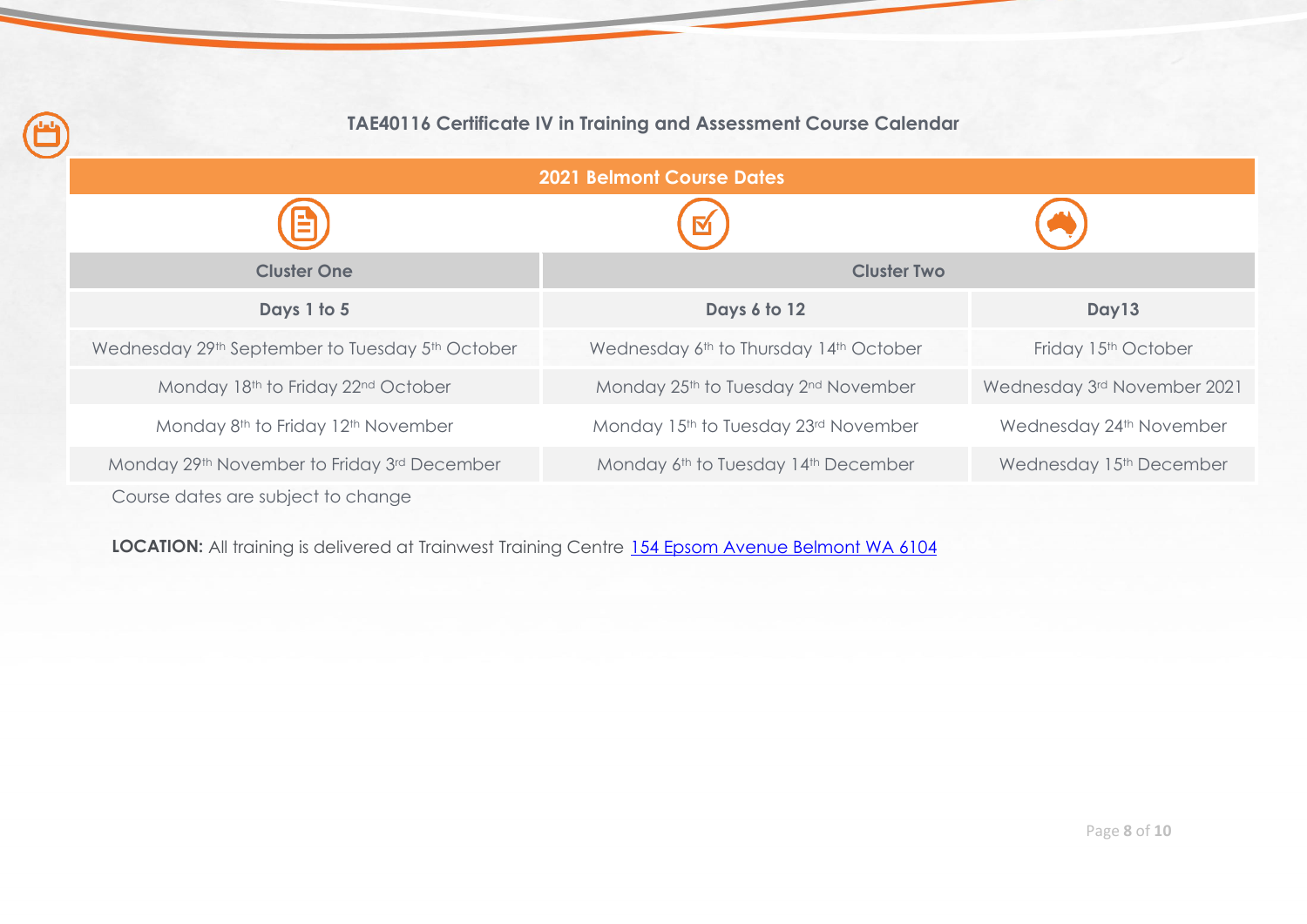| <b>TAE40116 Certificate IV in Training and Assessment Course Calendar</b> |                                                                                      |                                 |  |
|---------------------------------------------------------------------------|--------------------------------------------------------------------------------------|---------------------------------|--|
| <b>2022 Belmont Course Dates</b>                                          |                                                                                      |                                 |  |
|                                                                           |                                                                                      |                                 |  |
| <b>Cluster One</b>                                                        | <b>Cluster Two</b>                                                                   |                                 |  |
| Days 1 to 5                                                               | Days 6 to 12                                                                         | <b>Day 13</b>                   |  |
| Wednesday 5 <sup>th</sup> to Tuesday 11 <sup>th</sup> January             | Wednesday 12 <sup>th</sup> to Thursday 20 <sup>th</sup> January                      | Friday 21st January             |  |
| Monday 24th to Monday 31st January<br>Australia Day 26th January          | Tuesday 1st to Wednesday 9th February                                                | Thursday 10th February          |  |
| Monday 14th to Friday 18th February                                       | Monday 21st February to Tuesday 1st March                                            | Wednesday 2 <sup>nd</sup> March |  |
| Tuesday 8 <sup>th</sup> to Monday 14 <sup>th</sup> March                  | Tuesday 15th to Wednesday 23rd March                                                 | Thursday 24th March             |  |
| Monday 28 <sup>th</sup> March to Friday 1st April                         | Monday 4th to Tuesday 12th April                                                     | Wednesday 13th April            |  |
| Tuesday 19th to Tuesday 26th April<br>ANZAC Day 25th April                | Wednesday 27th April to Thursday 5th May                                             | Friday 6th May                  |  |
| Monday 9th to Friday 13th May                                             | Monday 16th to Tuesday 24th May                                                      | Wednesday 25th May              |  |
| Monday 30 <sup>th</sup> May to Friday 3rd June                            | Tuesday 7 <sup>th</sup> to Wednesday 15 <sup>th</sup> June<br>WA Day Monday 6th June | Thursday 16th June              |  |
| Monday 20 <sup>th</sup> to Friday 24 <sup>th</sup> June                   | Monday 27th June to Tuesday 5th July                                                 | Wednesday 6th July              |  |
| Course dates are subject to change                                        |                                                                                      |                                 |  |

LOCATION: All training is delivered at Trainwest Training Centre [154 Epsom Avenue Belmont WA 6104](https://www.google.com.au/maps/place/154+Epsom+Ave,+Belmont+WA+6104/@-31.9433894,115.9378018,17z/data=!3m1!4b1!4m5!3m4!1s0x2a32bbd15842decd:0x73af3c0522e0a1a3!8m2!3d-31.9433894!4d115.9399905)